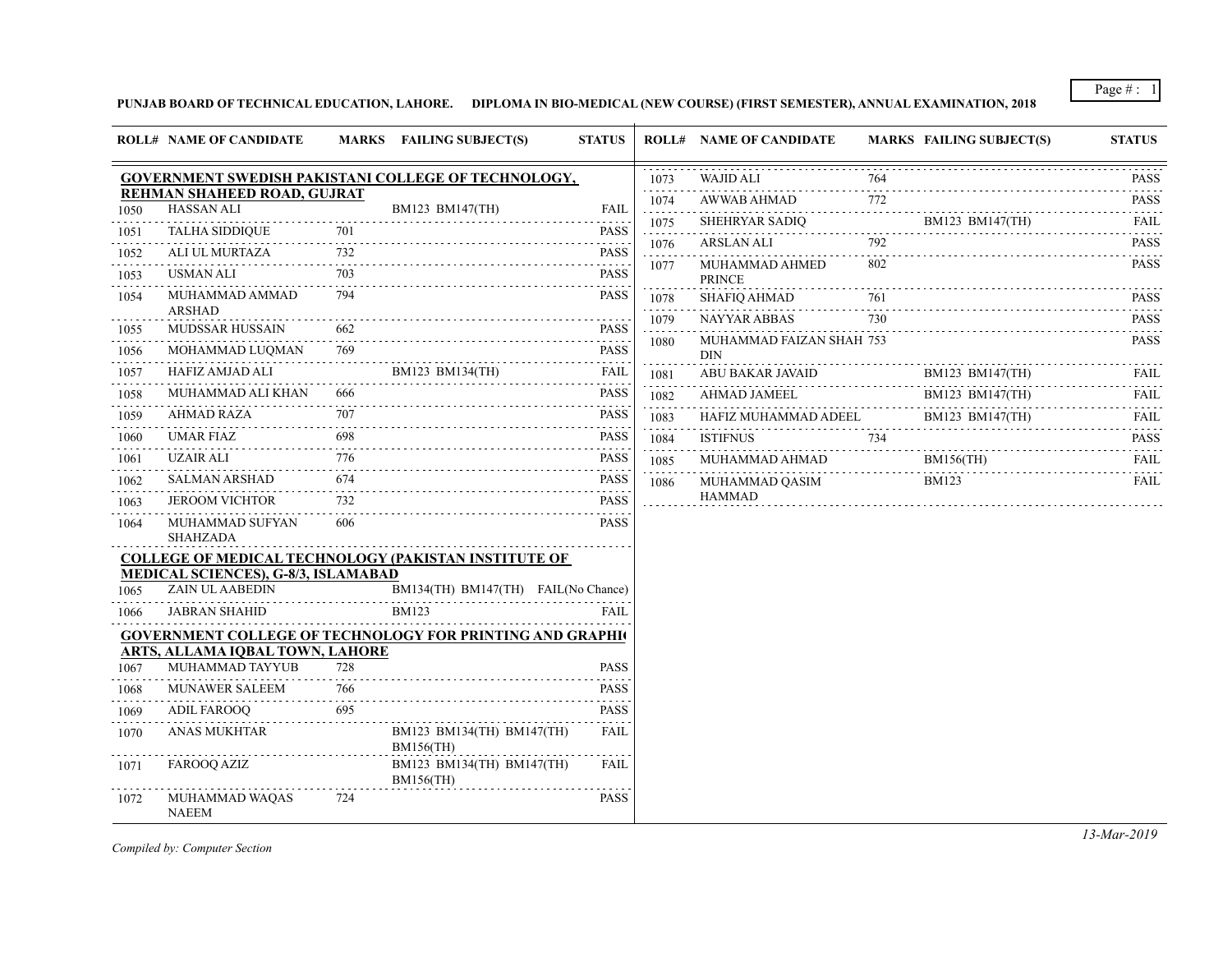Page # : 2

**PUNJAB BOARD OF TECHNICAL EDUCATION, LAHORE. DIPLOMA IN BIO-MEDICAL (NEW COURSE) (SECOND SEMESTER), ANNUAL EXAMINATION, 2018**

|                                                             | <b>ROLL# NAME OF CANDIDATE</b>                    | MARKS FAILING SUBJECT(S)                                                      | <b>STATUS</b>            |                      | <b>ROLL# NAME OF CANDIDATE</b>                                   | <b>MARKS FAILING SUBJECT(S)</b>                               | <b>STATUS</b>            |
|-------------------------------------------------------------|---------------------------------------------------|-------------------------------------------------------------------------------|--------------------------|----------------------|------------------------------------------------------------------|---------------------------------------------------------------|--------------------------|
|                                                             |                                                   | GOVERNMENT SWEDISH PAKISTANI COLLEGE OF TECHNOLOGY,                           |                          | 1110<br>.            | WAJID ALI                                                        | $764 + 720 = 1484$                                            | <b>PASS</b><br>.         |
| 1087                                                        | REHMAN SHAHEED ROAD, GUJRAT<br><b>HASSAN ALI</b>  | BM225(TH) BM235(TH)                                                           | <b>FAIL</b>              | 1111<br>.            |                                                                  | $AWWAB AHMAD$ $772 + 776 = 1548$ PASS PASS                    |                          |
| 1088                                                        |                                                   | HASSAN ALI BM225(TH) BM235(TH) FAIL<br>TALHA SIDDIQUE $701 + 665 = 1366$ PASS |                          | 1112                 |                                                                  | SHEHRYAR SADIQ<br>BM215(TH) BM225(TH)<br>BM245(TH)            | FAIL                     |
| 1089                                                        | ALI UL MURTAZA                                    | $732 + 664 = 1396$                                                            | PASS                     | 1113                 |                                                                  | ARSLAN ALI $792 + 747 = 1539$ PASS                            |                          |
| 1090                                                        | USMAN ALI                                         | $703 + 622 = 1325$                                                            | <b>PASS</b>              | 1114                 | MUHAMMAD AHMED                                                   | $802 + 781 = 1583$                                            | <b>PASS</b>              |
| 1091                                                        | MUHAMMAD AMMAD<br><b>ARSHAD</b>                   | $794 + 722 = 1516$                                                            | <b>PASS</b>              | .<br>1115            | <b>PRINCE</b><br>SHAFIQ AHMAD $761 + 701$                        | $761 + 701 = 1462$                                            | <b>PASS</b>              |
| 1092                                                        | MUDSSAR HUSSAIN                                   | $662 + 617 = 1279$<br>$2 + 617 = 1279$ PASS                                   | <b>PASS</b>              | 1116                 | NAYYAR ABBAS $730 + 696 = 1426$                                  |                                                               | <b>PASS</b>              |
| 1093                                                        | MOHAMMAD LUQMAN                                   | $769 + 675 = 1444$ PASS                                                       | <b>PASS</b>              | 1117                 | MUHAMMAD FAIZAN SHAH $753 + 712 = 1465$                          |                                                               | .<br>PASS                |
| 1094                                                        | HAFIZ AMJAD ALI                                   | Fail In First Semester + 624 RL FIRST SEMESTER                                |                          |                      | <b>DIN</b>                                                       |                                                               |                          |
| 1095                                                        | MUHAMMAD ALI KHAN                                 | $666 + 614 = 1280$<br>$666 + 614 = 1280$                                      |                          | 1118                 | ABU BAKAR JAVAID                                                 | BM215(TH) BM225(TH)<br>$BM245$ (TH)                           | <b>FAIL</b>              |
| 1096                                                        | AHMAD RAZA                                        | $707 + 630 = 1337$ PASS<br>AHMAD JAMEEL<br>1119                               |                          | BM215(TH) BM225(TH)  | <b>FAIL</b>                                                      |                                                               |                          |
| 1097                                                        | <b>UMAR FIAZ</b>                                  | $698 + 634 = 1332$<br>AR FIAZ 698 + 634 = 1332 PASS                           | <b>PASS</b>              |                      |                                                                  | <b>BM245(TH)</b>                                              |                          |
| 1098                                                        | UZAIR ALI                                         | $776 + 718 = 1494$                                                            | <b>PASS</b>              | 1120                 | HAFIZ MUHAMMAD ADEEL BM215<br>BM245<br>ISTIFNUS 734 + 708 = 1442 | BM215(TH) BM225(TH)<br>$BM245$ (TH)                           | <b>FAIL</b>              |
| 1099                                                        | SALMAN ARSHAD                                     | $674 + 620 = 1294$                                                            | <b>PASS</b>              | $-1 - 1 - 1$<br>1121 |                                                                  |                                                               | <b>PASS</b>              |
| 1100                                                        |                                                   | JEROOM VICHTOR $732 + 645 = 1377$ PASS                                        | <b>PASS</b>              | .<br>1122            | HAFIZ MEHFOOZ AHMED $734 + 645 = 1379$                           |                                                               | <b>PASS</b>              |
| 1101                                                        | MUHAMMAD SUFYAN<br>SHAHZADA                       | BM215(TH) BM245(TH)                                                           | FAIL                     | .<br>1123<br>.       | ARSLAN ASGHAR                                                    | BM215(TH) BM245(TH)                                           | FAIL                     |
| <b>COLLEGE OF MEDICAL TECHNOLOGY (PAKISTAN INSTITUTE OF</b> |                                                   |                                                                               |                          |                      |                                                                  | MUHAMMAD AHMAD Fail In First Semester + 650 RL FIRST SEMESTER |                          |
|                                                             | MEDICAL SCIENCES), G-8/3, ISLAMABAD               |                                                                               |                          | 1125<br>111111       | USAMA MAQSOOD                                                    | $772 + 667 = 1439$                                            | <b>PASS</b><br>.         |
| 1102                                                        | <b>JABRAN SHAHID</b>                              | Fail In First Semester + 584                                                  | <b>RL FIRST SEMESTER</b> | 1126                 | FASIH UR REHMAN $790 + 671 = 1461$                               |                                                               | <b>PASS</b>              |
| 1103                                                        | FAZAL WAHAB GUL                                   | $BM225$ (TH)                                                                  | FAIL(No Chance)          | 1127                 |                                                                  | MUHAMMAD QASIM Fail In First Semester + 644                   | <b>RL FIRST SEMESTER</b> |
|                                                             |                                                   | <b>GOVERNMENT COLLEGE OF TECHNOLOGY FOR PRINTING AND GRAPHI</b>               |                          | 2 2 2 2 2 3<br>1128  | <b>HAMMAD</b><br>MUHAMMAD ABDULLAH                               | $BM225$ (TH)                                                  | FAIL                     |
| 1104                                                        | ARTS, ALLAMA IQBAL TOWN, LAHORE                   | $BM225$ (TH)                                                                  | <b>FAIL</b>              | .                    | <b>UMAR</b>                                                      |                                                               |                          |
| 1105                                                        | MUHAMMAD TAYYUB                                   | $BM225(H)$ FAIL<br>MUNAWER SALEEM $766 + 737 = 1503$                          | <b>PASS</b>              | 1129                 | <b>JAWAD RAZA</b>                                                | BM215(TH) BM225(TH)<br>BM235(TH) BM245(TH)                    | <b>FAIL</b>              |
| 1106                                                        | <b>ADIL FAROOO</b><br>ADIL FAROOQ BM215(TH) I     | BM215(TH) BM225(TH)                                                           | FAIL                     |                      | POF INSTITUTE OF TECHNOLOGY, , WAH CANTT                         |                                                               |                          |
| 1107                                                        | ANAS MUKHTAR                                      | BM215(TH) BM225(TH)<br>$BM245$ (TH)                                           | .<br>FAIL                | 1130                 | MUHAMMAD YAMEEN                                                  | $BM215$ (TH)                                                  | FAIL                     |
| 1108                                                        | FAROOQ AZIZ                                       | BM215(TH) BM225(TH)<br>BM235(TH) BM245(TH)                                    | FAIL                     |                      |                                                                  |                                                               |                          |
| 1109                                                        | MUHAMMAD WAQAS $724 + 737 = 1461$<br><b>NAEEM</b> |                                                                               | <b>PASS</b>              |                      |                                                                  |                                                               |                          |

*Compiled by: Computer Section*